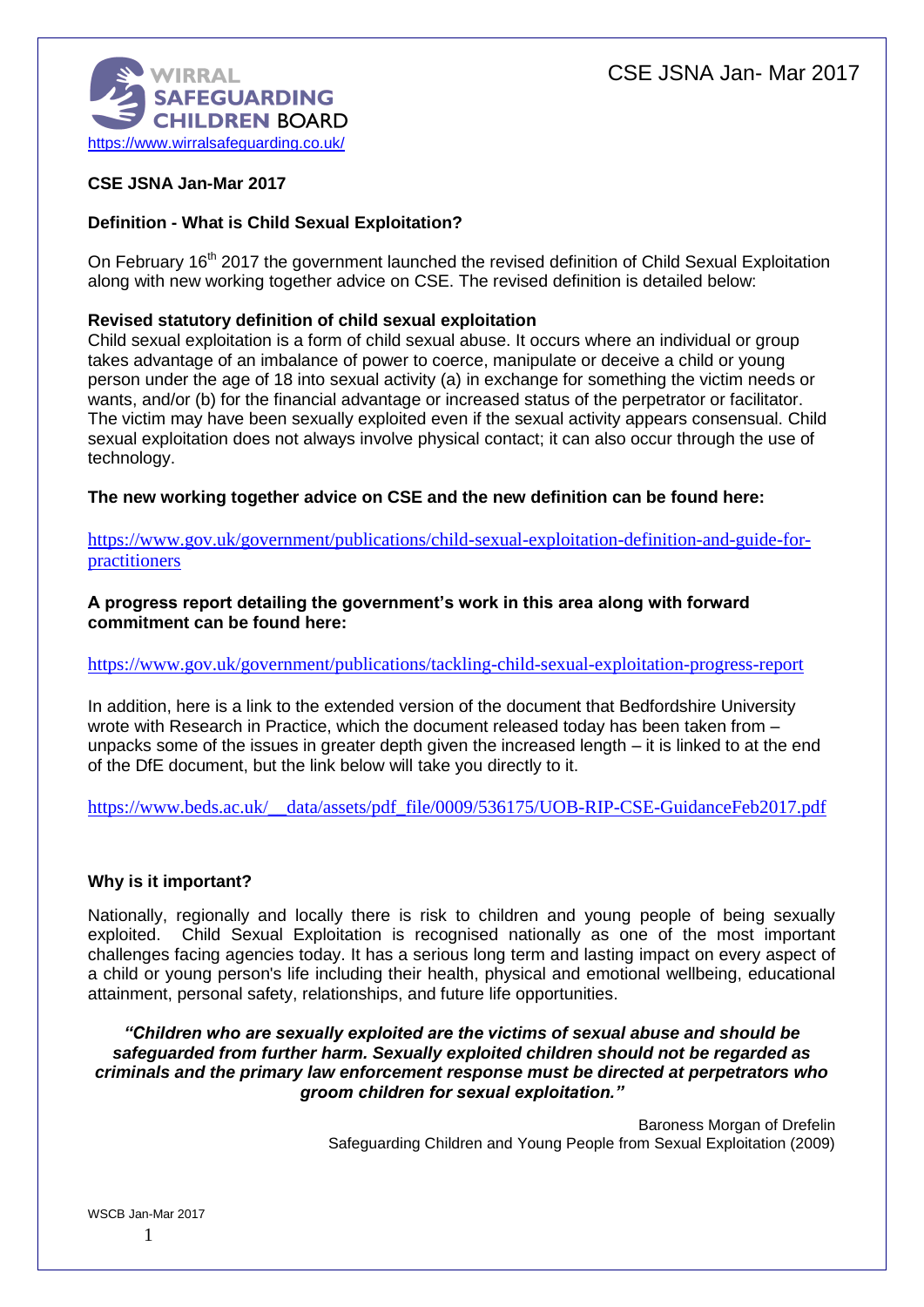

Child Sexual Exploitation maintains a very high national profile and remains a key priority area for the Wirral Safeguarding Children Board (WSCB) partnership. Partnership work to tackle Child Sexual Exploitation is led through the Child Sexual Exploitation strategic group and all organisations have a role to play in ensuring children and young people are protected from sexual exploitation.

The 2014 Jay report into Child Sexual Exploitation in Rotherham highlighted that 'collective failures' of managers and professionals in partner agencies including Social Care and the Police to acknowledge and respond to the extent of sexual exploitation contributed to 14 years of abuse of children and young people. The report reminds us that we must not be complacent for one minute and we should use the report's recommendations to test our own responses to vulnerable children, young people and their families, and the effectiveness of our multiagency systems to detect and respond quickly to each and every instance of Child Sexual Exploitation.

The WSCB is very clear that Child Sexual Exploitation is child abuse, and all children and young people who are subject to sexual exploitation are victims, regardless of whether they feel they have been abused or not.

## **Risk factors associated with child sexual exploitation**

Any child or young person may be at risk of sexual exploitation, regardless of their family background or other circumstances. This includes boys and young men as well as girls and young women. However, some groups are particularly vulnerable. These include;

- Children and young people who have a history of running away or of going missing from home
- Those in and leaving residential and foster care
- Those with special needs and learning disabilities
- Migrant children and young people
- Unaccompanied asylum seeking children and young people
- Children and young people who have disengaged from education
- Children and young people who are abusing drugs and alcohol
- Those involved in gangs

## **What are the signs and symptoms of child sexual exploitation?**

Grooming and sexual exploitation can be very difficult to identify. Warning signs can easily be mistaken for 'normal' teenage behaviour and/or development. However, parents, carers, school teachers and practitioners are advised to be alert to the following signs and symptoms:

- inappropriate sexual or sexualised behaviour
- repeat sexually transmitted infections; in girls repeat pregnancy, abortions, miscarriage
- having unaffordable new things (clothes, mobile) or expensive habits (alcohol, drugs)
- going to hotels or other unusual locations to meet friends
- getting in/out of different cars driven by unknown adults
- going missing from home or care
- having older boyfriends or girlfriends
- associating with other young people involved in sexual exploitation
- truancy, exclusion, disengagement with school, opting out of education altogether
- unexplained changes in behaviour or personality (chaotic, aggressive, sexual)
- WSCB Jan-Mar 2017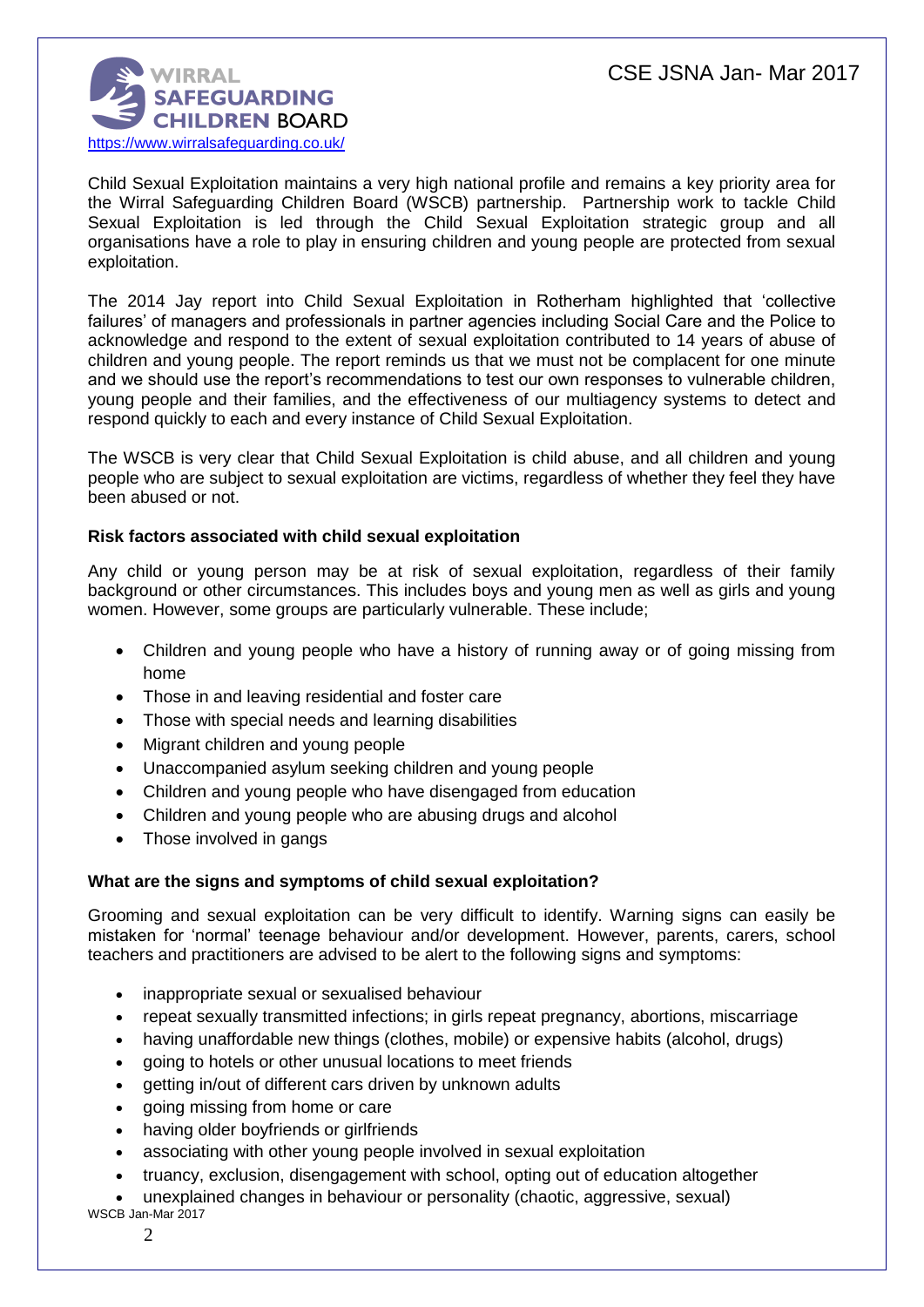

- drug or alcohol misuse
- getting involved in crime
- injuries from physical assault, physical restraint, sexual assault

## **Wirral's local CSE profile**

Wirral is home to approximately 70,500 children and young people (0-18). The child population of Wirral is predominantly white British (93%) but significant ethnic minority groups exists, particularly Irish, Chinese and Polish. It is a key challenge for all agencies working in Wirral to eliminate the differences in outcomes for children and young people and to ensure our most vulnerable children receive help at the earliest opportunity.

Wirral's findings include: The young person is likely to be 15-16 years old and female. They may be going missing and potentially associating with older boys/men often meeting these men via social media. They may have low school attendance and be using alcohol and substances. They may have a learning/behaviour difficulty such as ADHD. They may be secretive around the internet/use of phone. They may have a mental health difficulty which could manifest itself in selfharming. They may have a social worker and/or be looked after by the local authority.

Keeping children and young people safe and protected from Child Sexual Exploitation is one of the key priorities of the Wirral Safeguarding Children Board (WSCB), the Local Authority, the Police and partners. Working together in partnership with the wider local community is key if we are going to recognise and effectively deal with CSE in Wirral.

All of the WSCB's safeguarding activity, including the response to CSE across the partnership contributes to ensuring that:

## **"Children and young people in Wirral feel safe and are safe"**

The WSCB through its strategic group developed a performance information dataset for Child Sexual Exploitation. The main source of data is held by the Multi-Agency Child Sexual Exploitation (MACSE) meetings which are held each month. All cases where professionals suspect or know that a child is a victim of or at risk of sexual exploitation are referred into the MACSE meetings through the MASH where they are risk assessed and a plan is developed to protect the child and reduce the risk. Cases stay at MACSE until there is no further risk of sexual exploitation. The meetings are jointly chaired by the police and are attended by professionals from key agencies including children's social care, youth services, children's safeguarding, education, health, Catch-22 and preventative services. Through the pan Mersey 'Gold Group' for CSE a Merseyside dataset has been developed.

There is currently no national dataset for Child Sexual Exploitation so at present we are unable to compare Wirral's performance against other areas. Data currently available from the MACSE meetings is presented to the WSCB on a quarterly basis and informs the multi-agency action plan for combatting sexual exploitation. A common dataset has been agreed between the safeguarding board's in Merseyside and the new comprehensive dataset is published each quarter.

Presented below is a summary of findings for quarter 4 (1st January to 31st March 2017)

- From 1st January to 31st March 2017 a total of 7 new cases were referred into the Wirral monthly MACSE meetings.
- Within this quarter there were 5 cases that had previously been open to MACSE and were re referrals.
- 89% of the cases discussed in the MACSE have been about girls.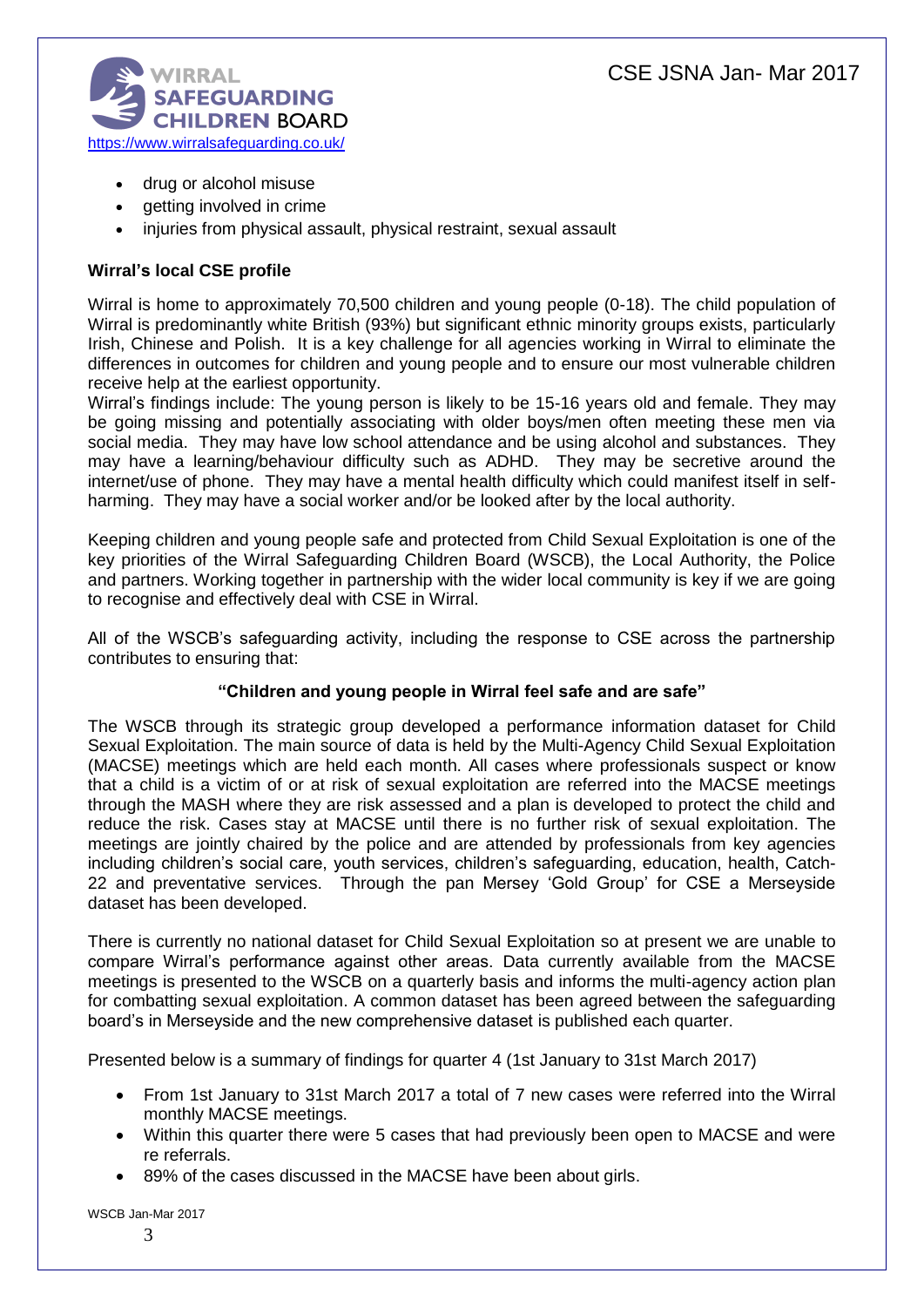

- For this quarter young people between the ages of 14 and 15 years account for the majority of cases discussed at MACSE.
- The majority of young people discussed at the MACSE live in the district of Birkenhead.
- 48% of the young people have low school attendance. However, the remaining 52% also include unknown, NA and NEET children.
- The biggest concern highlighted within the previous quarter appeared to be inappropriate use of the internet, sending and receiving indecent images and grooming.
- Over half (55%) of the children and young people referred into MACSE had missing episodes. This is a decrease of 11% from the previous quarter.
- Almost 100% of the children and young people referred into MACSE were children that were open to specialist services (Children's Social Care). 24% of those children are looked after by the local authority
- 31% of these children open to Social Care are on Child Protection Plans
- 17% of the children subject to MACSE during quarter 3 have a disability. This is a decrease of 11% from the previous quarter. 33% of young people discussed at the MACSE have disclosed that they have mental ill health
- 45% of children and young people stating that they are consuming alcohol and/or substances
- During 1st January to 31st March 2017 38% of cases that were open to MACSE closed

## **Gaps in intelligence**

With little national data it is difficult at present to identify gaps in intelligence, although this should become clearer as the data picture builds.

Equally it is difficult at present for the WSCB to give trend information or accurately predict what will happen in the future. It is expected however that the number of Child Sexual Exploitation cases will grow substantially over the next year as both local awareness and confidence in the support from local services increases. Barnardo's have highlighted one case where *"as a result of services being improved because of training, there was a five-fold increase in a period of three months of children and young people being identified as at risk.*

## **What Are We Doing and why?**

The Child Sexual Exploitation action plan is aligned to the Pan Merseyside CSE strategy for 2014- 2017. The purpose of the strategy is:

• To focus and co-ordinate multi agency resources in tackling child sexual exploitation available on the WSCB website

• To ensure that children and young people and the wider community across Cheshire and Merseyside, in particular with parents and carers, are aware of child sexual exploitation and its effects

• To enhance training for professionals

• To ensure that young people and the community are made aware of the issues around exploitation

• To bring to justice the perpetrators of child sexual exploitation and to ensure that young people are properly safeguarded in the course of any criminal proceedings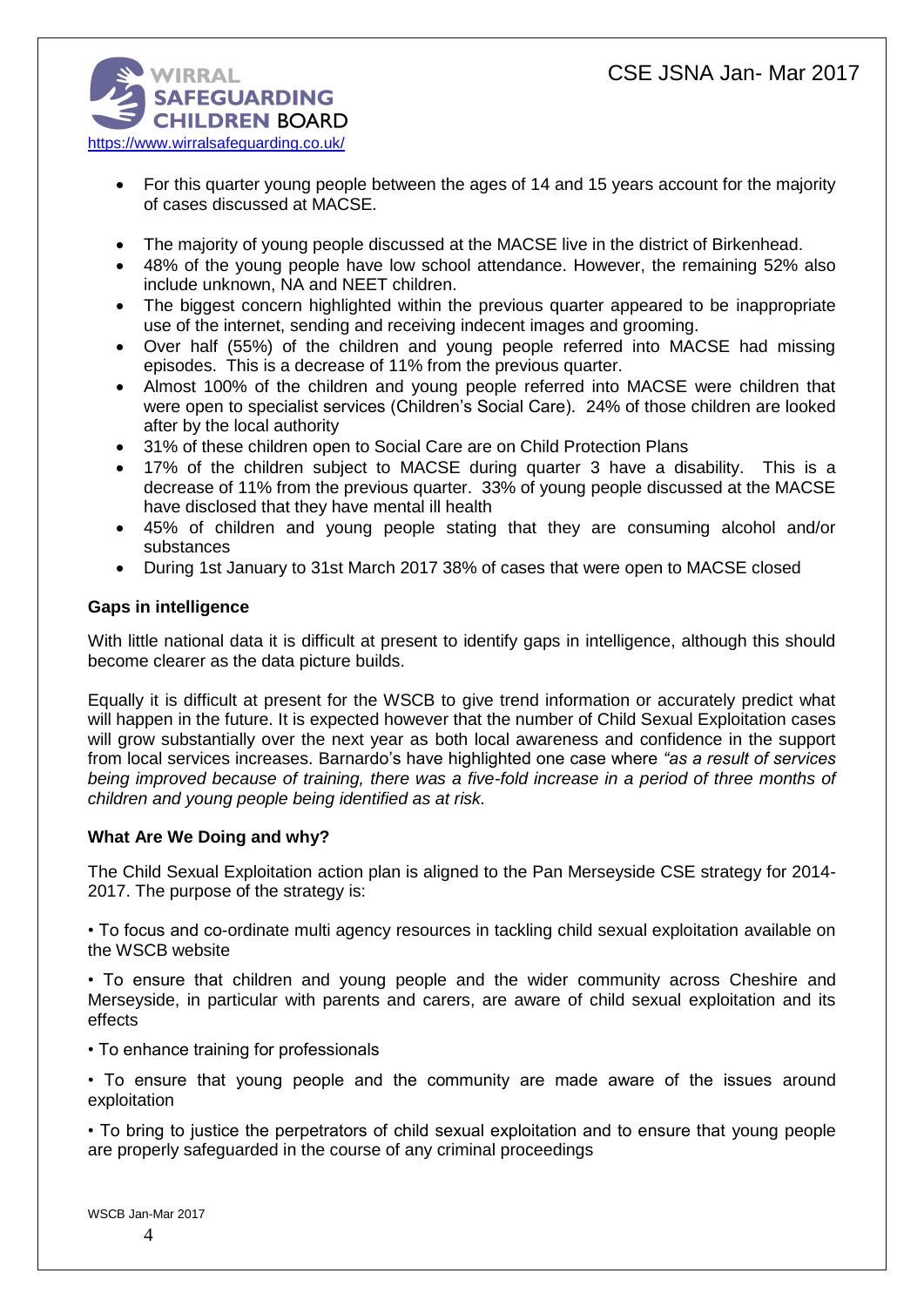

To achieve this, the partnership has set five key strategic priorities:

• **Self-Assessment** – Each area maps service provision for children and young people who are victims of or at risk of sexual exploitation, and profiles sexual exploitation in their area

**• Prevention** – There are three aspects to this priority; awareness raising and community engagement; training for professionals and disruption of perpetrator activity

**• Safeguarding** – This priority focuses on developing a coordinated response to Child Sexual Exploitation which ensures victims are identified and responded to at the earliest opportunity

• **Bringing Offenders to Justice** – Each area will work closely with the police and the Crown Prosecution Service to ensure abusers are swiftly brought to justice and held to account

**• Governance** – Good governance ensures that Local Safeguarding Children Boards can develop the policies, procedures and practice to ensure an effective multi-agency response to Child Sexual Exploitation.

## **Key recent activity by the WSCB partnership to combat Child Sexual Exploitation includes:**

- The Merseyside safeguarding children boards in partnership with Merseyside Police have developed a website dedicated to raising awareness of child sexual exploitation. The [www.listentomystory.co.uk](http://www.listentomystory.co.uk/) website is a 'one stop shop' for information and advice about Child Sexual Exploitation whether you are a professional, child or young person, parent or carer, or a member of the public.
- WSCB have produced posters with the learnings from local and national CSE serious case reviews which are accessible via the WSCB website.
- The WSCB website has been updated with information regarding the latest social media apps and the most common abbreviations being used on social media.
- There is now a care home governance group that is a sub group of the WSCB with CSE as a standing agenda item
- The BLAST project is available on the WSCB website.
- Catch22 are commissioned by the Wirral Safeguarding Children Board to deliver ten multiagency CSE training sessions. Sessions are also being delivered by PACE and Brook
- Preventative interventions in Targeted Services include group activities (G.I.R.L.S Project and L.A.D.S Project) to reduce risk taking behaviour and 1:1 support packages.
- If You Loved Me peer education performance, addressing abusive teenage relationships, delivered to secondary schools by Creative Youth Development.
- Targeted Youth Support service have also performed 'On One Condition', a play exploring the exploitation of children and young people across Wirral's workforce offering several performances
- Operation Stay Safe is a joint piece of work with Targeted Services, police and Catch-22. Local areas identified are targeted and services work together to offer support, advice and guidance to the young people in these locations. Operation Stay Safe took place on CSE

 $\bullet$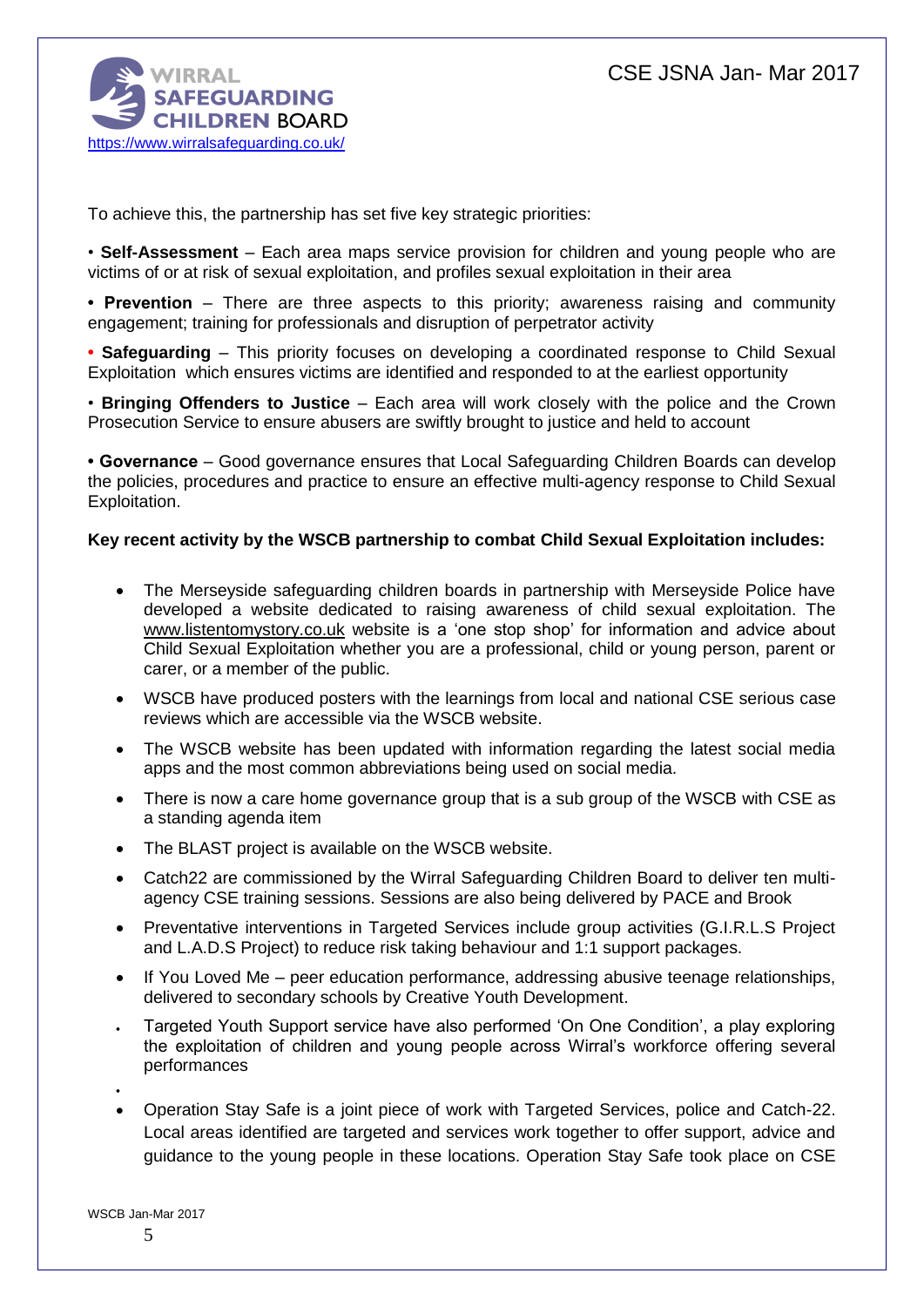

Awareness Day March  $18<sup>th</sup>$  2017. Intelligence was gathered and reported back to the CSE and Missing Committee.

- The WSCB offers a full day multi-agency training session about Child Sexual Exploitation. This course is available free of charge to all children's services professionals.
- The Alright Charlie learning resource is designed for use with children aged 9-11 in primary schools and aims to highlight the warning signs of grooming in an age appropriate way. The film is seen through the eyes of Charlie who is groomed by Danny. The resource was designed in consultation with CSE professionals, primary schools teachers and children in years 5 and 6 in primary schools. The resource is accessible to girls AND boys with the viewer never discovering Charlie's gender. This resource is available on the WSCB website [guidance book for professionals](http://www.wirralsafeguarding.co.uk/wp-content/uploads/2016/02/alright-charlie-professionals-guidance.pdf) and a workbook for children and young people
- The CSE Screening Tool 2016 is available for professionals to use prior to referral to identify the nature and level of CSE for individual young people. If the tool is completed and CSE is identified the form can be sent into MASH with the referral.
- The CSE1 Referral form, is the referral form used when concerns that a young person is a victim of or is at risk of being sexually exploited.
- The CSE2 Risk Measurement Tool is a risk assessment form which is used at the MASH, with young people and at the MACSE meetings to assess the risk faced by individual young people. Regular use of the tool will evidence whether the level of risk is decreasing over time
- The Multi Agency Children's Sexual Exploitation (MACSE) meetings, chaired by Police and Children's Social Care, oversee individual children considered to be at risk of CSE, identifies risks, agree risk management strategies and track progress every month. This is supported by a Merseyside Multi-Agency Child Sexual Exploitation (CSE) protocol agreed in June 2014 and has recently been updated.
- Restorative Practice Service has a process in place to identify if first time entrants into the criminal justice system are involved or at risk of CSE, in response to high correlation, identified through national research, between young offenders and CSE.
- Police share intelligence about investigations and hot spot areas of police activity at the MACSE meetings and the CSE strategic group and also hold tactical meetings
- Police and colleagues from the Crown Prosecution Service regularly attend the regional CSE strategic meetings to discuss the numbers of investigations underway and successful prosecutions. Work is underway to correlate action to combat CSE and identification of perpetrator with subsequent prosecutions and convictions.
- Ongoing sustainable and robust awareness raising for young people. How young people access services and also providing a rational for how effective those services are from the view point of young people.
- A multi-agency CSE team is now in place at the Wirral MASH. Part of their role will be about evidencing the journey of young people through services. Recognising better outcomes for young people who may have been either at risk or victims of CSE, and producing successful prosecutions of offenders.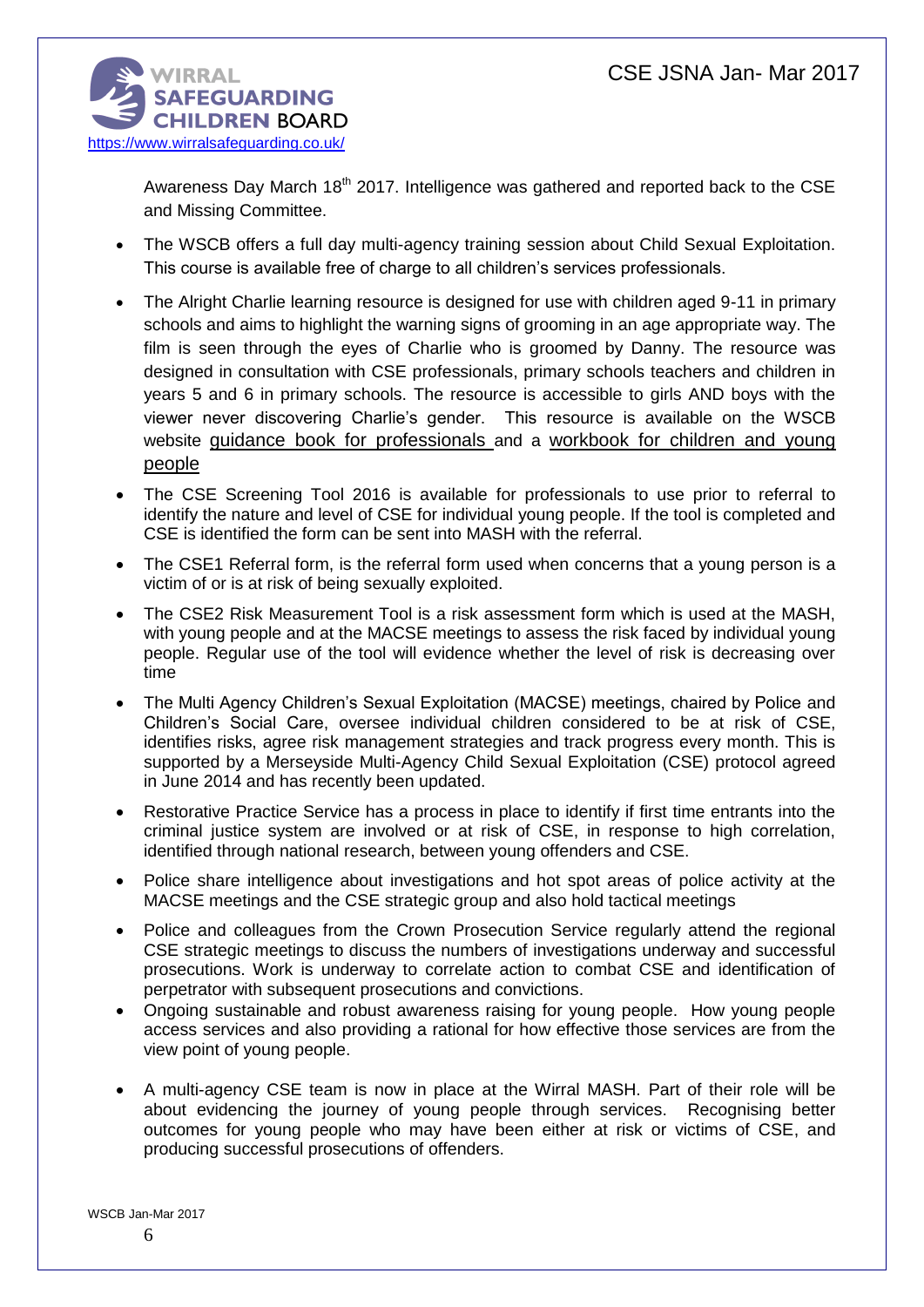

Learning from local serious case reviews has shown :

**The language YOU and others use will determine how you and other agencies respond. Avoid using phrases such as "putting themselves at risk" "lifestyle choices" as this makes the child responsible for their abuse** 

**When older children try to control the situation- it maybe they feel "out of control". What they see as the solution may not always be the best/safe plan** 

**Children who are physically or emotionally neglected are MORE vulnerable to CSE. When thinking about neglect think about the physical and the emotional environment for children– use the screening tool whenever neglect is a feature** 

**Frequently alcohol misuse and domestic violence are evident in families where neglect is a factor. These are also common features in the parents of children vulnerable to CSE** 

**Children CANNOT consent to abuse** 

**Children and vulnerable young adult describing older "boyfriends" ALWAYS requires workers to use Professional Curiosity to know what is really happening** 

**Children who are experiencing CSE do not always recognise themselves as victims- We MUST not fall into this trap** 

- Recent research has also highlighted the potential negative health consequences associated with not identifying risk soon enough – including Post Traumatic Stress Disorder (PTSD), substance misuse, self-harm, STIs, depression, eating disorders and flashbacks.
- Work is developing with the Police and Crown Prosecution Service to develop a Wirral and pan Merseyside problem profile which will include an assessment of activity undertaken to pursue and prosecute offenders.
- The WSCB commission Catch-22 to deliver the Missing from home and Child Sexual Exploitation service which includes counselling and working with young people to build resilience. This work is mainly undertaken in the short term Literature suggests that appropriate therapeutic support should be available for young people who are at risk or suffering from sexual exploitation. This support should be delivered for as long as individuals need it.
- Engagement and awareness raising across all community groups is essential to ensure a coordinated and successful response to Child Sexual Exploitation. Leaflets have been developed and presentations have begun to engage with groups in the 'night-time' economy such as taxi drivers, hoteliers and pub landlords. Presentations are given monthly as part of the induction process for taxi drivers.
- The WSCB have now employed a CSE Development officer to ensure that the goals of the multi-agency strategy to combat CSE are achieved.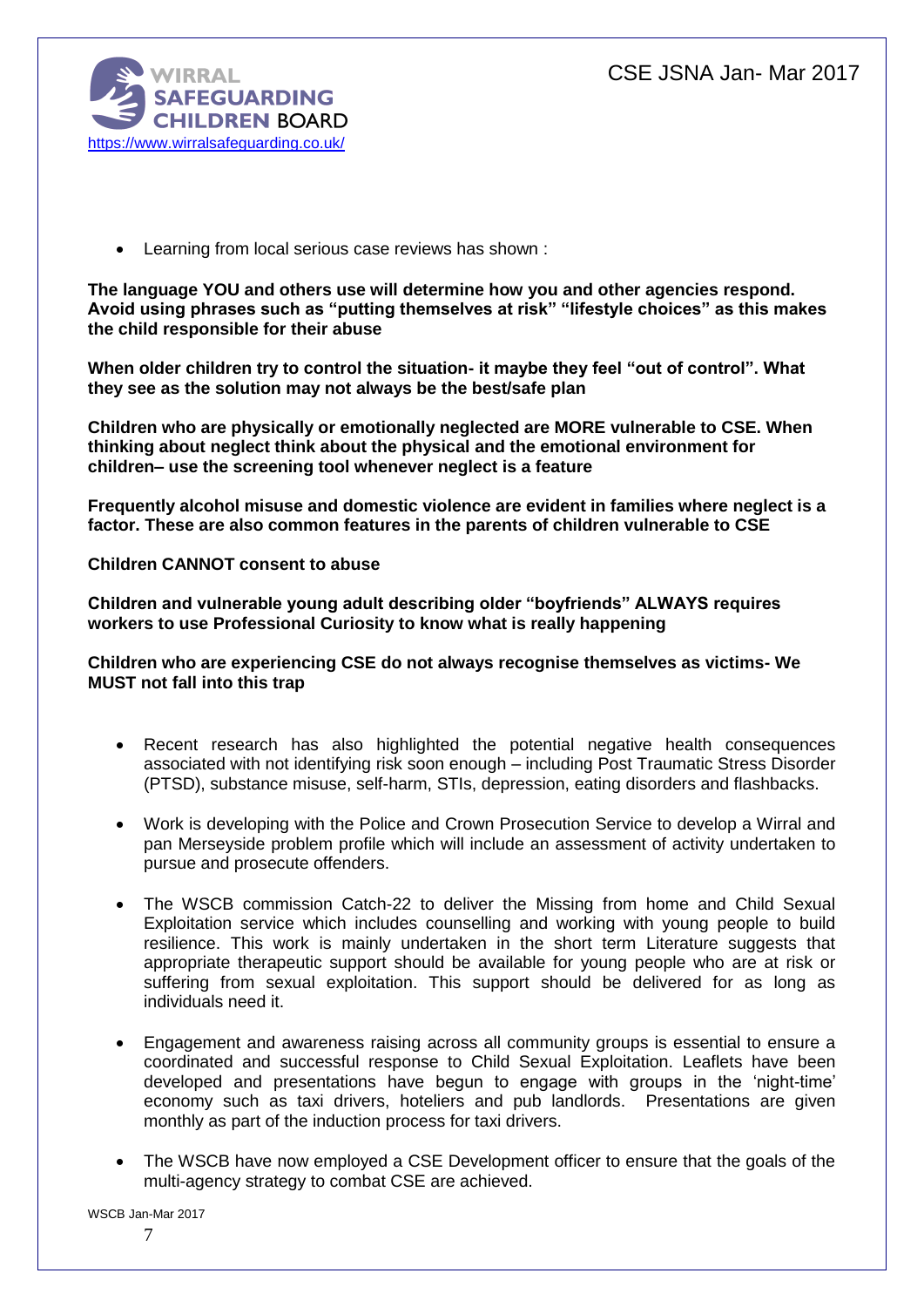

## **Community / stakeholder views**

Key engaged stakeholders in the Wirral Strategy to combat Child Sexual Exploitation include:

- The Wirral Safeguarding Children Board (WSCB). The WSCB partnership includes the local authority, police, health organisations, education, voluntary, community and faith groups and youth services etc. The WSCB set CSE as a partnership priority for both 2013-14, 14/15 and 15/16 and is the lead strategic organisation in Wirral for combatting sexual exploitation. Work is co-ordinated through the multi-agency Child Sexual Exploitation and Missing Strategic group (silver) and the MACSE operational group (bronze).
- Pan Merseyside Strategic Group. The pan Merseyside group coordinates the activity undertaken by the respective local silver groups. This helps ensure a sharing of good practice and resources and a consistent approach taken to combatting Child Sexual Exploitation. The group should become increasingly influential with commissioning services for Child Sexual Exploitation
- Catch-22. They are commissioned by the WSCB to deliver the Missing from Home and the Child Sexual Exploitation service to children and young people. Catch-22 identify young people at risk of being sexually exploited and work to engage with them to educate and build resilience to enable them to make healthier and better informed choices to protect them from becoming sexually exploited. Catch-22 typically works with 12-15 cases at any time and is also engaged in outreach work. The service also runs a GIRLS group which aims to work with vulnerable girls who may be at risk of becoming sexually exploited. Catch-22 are also commissioned to deliver the multi-agency Child Sexual Exploitation training for professionals on behalf of the WSCB. The full day training is delivered monthly.
- Merseyside Police. The police chair the monthly MACSE meetings and are responsible for ensuring the meetings are well attended and effective.

#### **Evidence of what works**

#### **1. Nationally**

## **The Nine Foundations of Good Practice**

The Office of the Children's Commissioners' (OCC) 2013 Inquiry into gang and group-based Child Sexual Exploitation identified pockets of good practice across a number of LSCBs. Based on primary research with those areas that are being particularly proactive in tackling sexual exploitation, the OCC identified nine key foundations of good practice that have contributed to *"exemplary approaches to protecting children and young people against exploitation at the hands of gangs and groups"* (p32).

Even though the report focuses specifically on gang and group sexual exploitation, the nine principles are considered transferable to all forms of Child Sexual Exploitation. They are shown in the diagram below: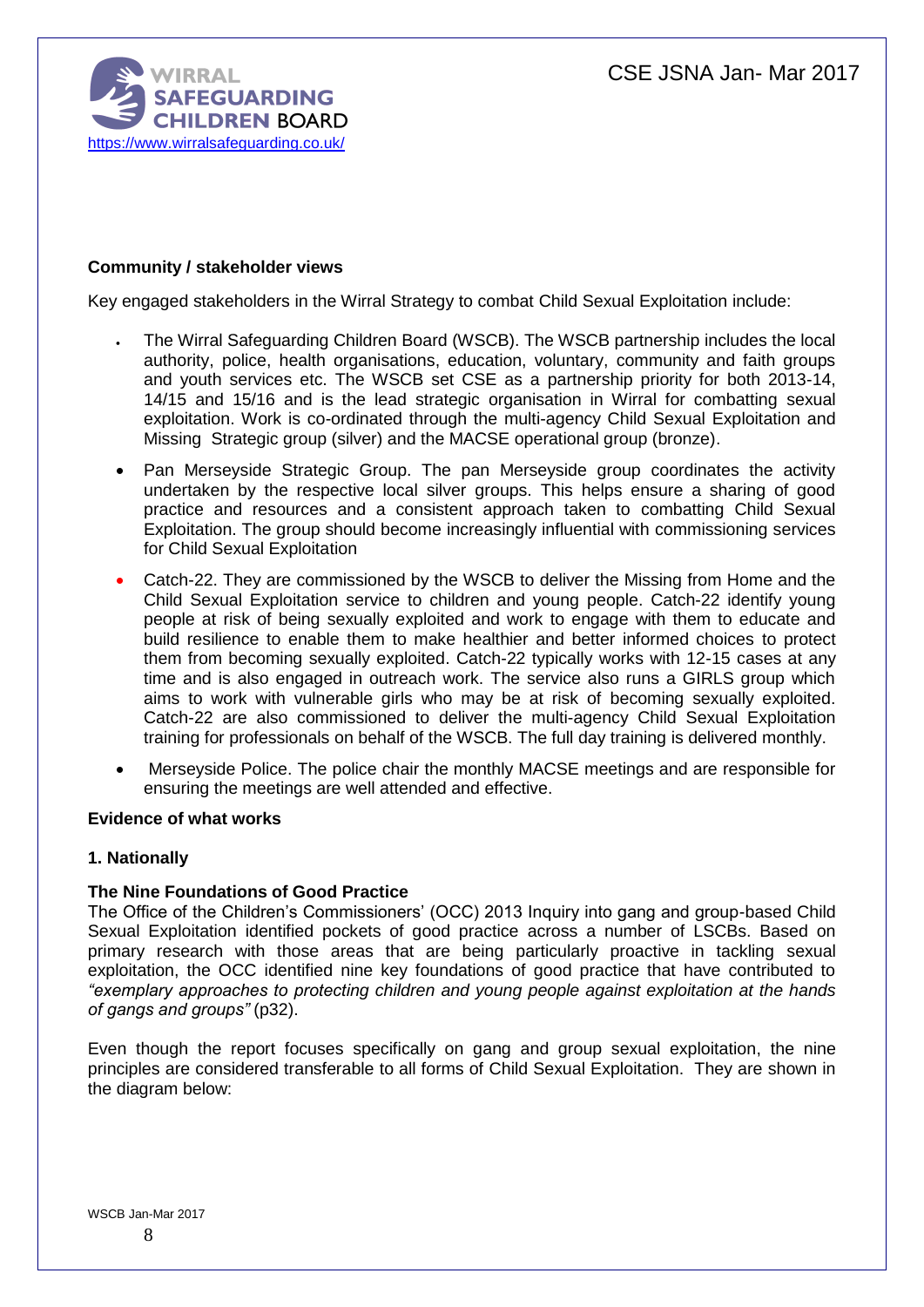CSE JSNA Jan- Mar 2017



# **Essential Foundations for Good CSE Practice**



The first of the nine foundations; "focus on the child" states that the child should be at the centre of any professional decision making regarding their safety, welfare, care and protection. Importantly however, the guidance warns against placing too much emphasis on a victim making a full disclosure about the extent of the abuse they suffered. The second priority links to this; by building up a relationship of trust (in order to gain a child's confidence) from the initial point of contact.

The OCC's research identified leadership as a priority, and found that 77% of key agencies have appointed a lead Child Sexual Exploitation professional; but that fewer than half have Child Sexual Exploitation leads from local authority education and youth offending teams. Areas showing strong operational practice have focussed on creating the conditions (at school, at home, for example) in which *"everyone is alert to the signs that a child may be at risk"*. Based on evidence of how to achieve these conditions, the OCC published their "Recognition and Telling Framework" to help adults to understand what might be going on for a child or young person.

In November 2013, the NSPCC published the briefing "Learning from case reviews around Child Sexual Exploitation". The briefing notes that *"it is clear from these reviews that CSE can be particularly hard for professionals to recognise and respond to."* There were a number of key issues or failings common to several of these serious reviews: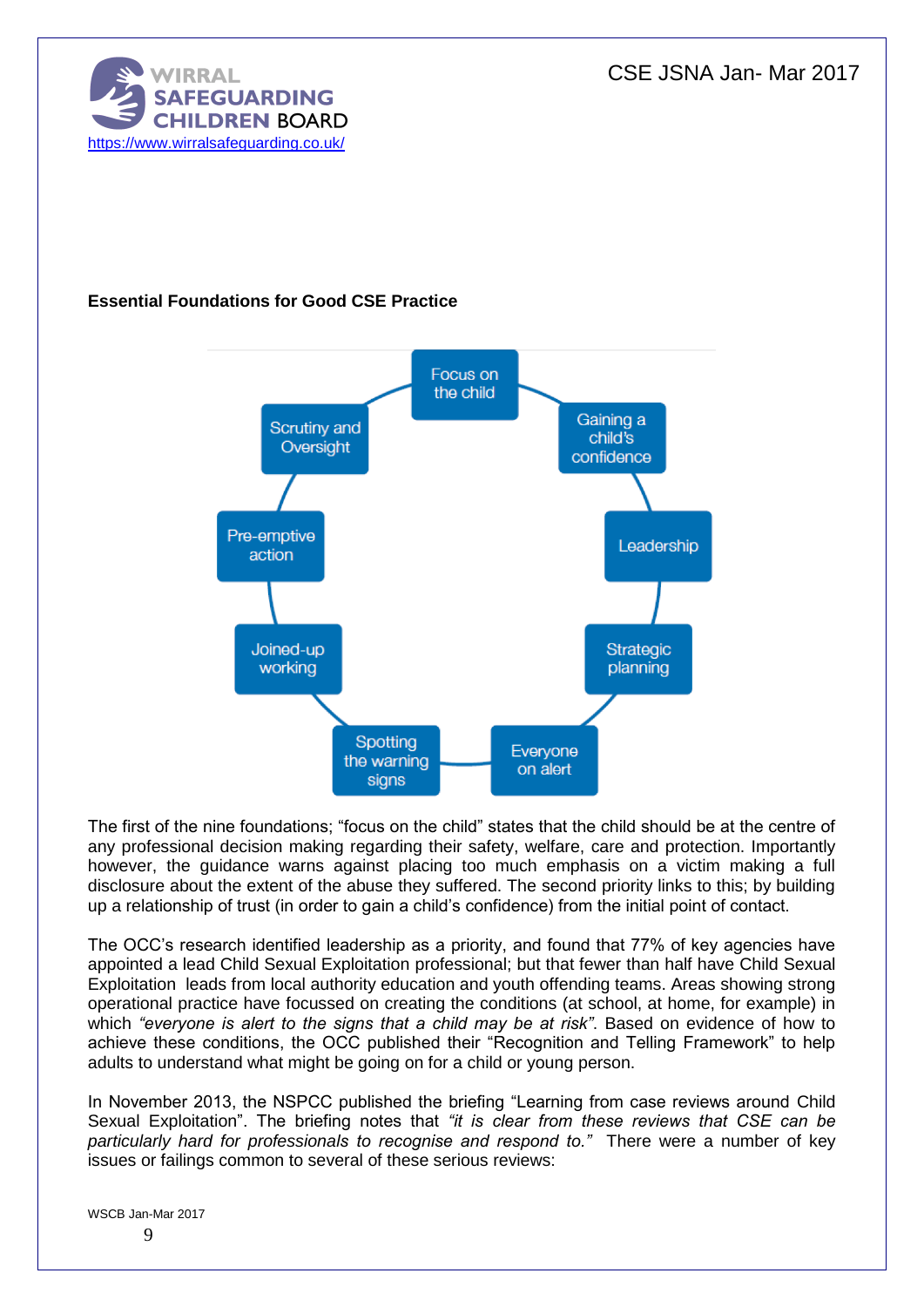

Firstly, in several instances confusion about sexual activity and the issue of consent was cited; a failure to recognise that *"the fact that young people are engaged in what they view as consensual activity does not mean that they are not being exploited".* Victims may be coerced; some may believe they are behaving as they wish; in addition, 16 and 17 year olds were sometimes viewed (by the authorities) as being more in control of their choices.

#### Linking Child Sexual Exploitation to risk taking behaviour was raised as a common factor. *"When dealing with troubled children, practitioners need to see young people as vulnerable children in need of protection, rather than focussing on their challenging behaviour"*.

Finally, disclosure of sexual exploitation was identified; in several of these cases, no actions were taken by agencies against perpetrators following disclosure (further, in some instances, no subsequent support was provided to the young person, meaning the abuse continued). The briefing goes on to identify lessons for improving practice; 'an early and comprehensive assessment' must be carried out once warning signs are recognised. Such assessment must include issues of 'capacity of consent', taking into account the grooming process and issues of coercion which may be experienced.

In terms of interventions, the briefing states that practitioners must balance the young person's right to make their own decisions and assess their risk, with the need to protect the young person from exploitation. Disclosures must be taken seriously and dealt with as a crime. Actions taken following disclosure should *not* depend upon the victim's willingness to act as a witness in trial.

The literature suggests that a model of good practice for Child Sexual Exploitation can only be achieved through a clear multi-agency partnership approach and cannot be solely led by one agency. Key features of good practice from recent publications research includes:

- Publication of a clear action plan against which progress, performance and the contributions of partner agencies can be measured
- Clear partnership commitment to combatting Child Sexual Exploitation underpinned by a common understanding that sexual exploitation is sexual abuse which children and young people cannot consent to even if they do not always see themselves as victims
- Development of a clear referral pathway which is shared and understood across the partnership
- Development of an action to ensure high quality Child Sexual Exploitation training exists within agencies and for multi-agency and community partners
- Development of an action to ensure schools raise awareness of Child Sexual Exploitation with young people and work to protect young people at risk or victims of sexual exploitation
- Establishment of a method to proactively share information and intelligence about Child Sexual Exploitation
- Development/adoption of a Child Sexual Exploitation risk assessment tool for use with young people
- Publication of a local Child Sexual Exploitation problem profile
- Inclusion of young people in the assessment, planning and commissioning of services

## **2. Locally**

Since September 2014 Wirral has had an operational Multi-Agency Safeguarding Hub (MASH). The MASH is an information sharing hub where key agencies that is the front door for referrals for

WSCB Jan-Mar 2017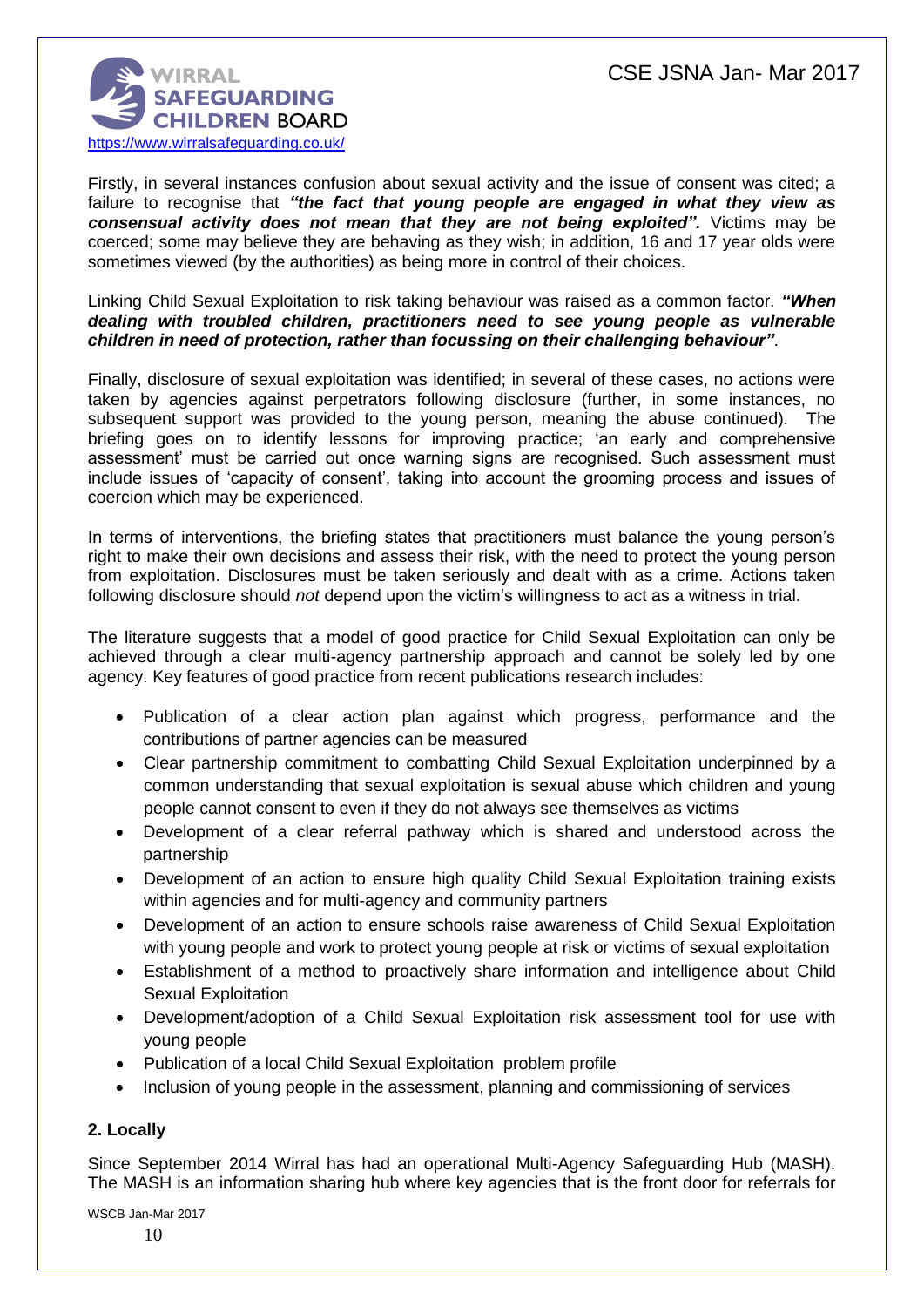

both child protection and targeted services. The MASH consists of the children's social care, targeted services, police, health and Catch-22. In relation to Child Sexual Exploitation each case is immediately directed to the relevant agency.

In terms of awareness raising the WSCB has had positive feedback from partners for the following activity:

- Publishing Wirral practice guidance including detailed information about the referral pathway, models of Child Sexual Exploitation, signs and symptoms and mythbusting, particularly views often held about victims by professionals.
- Multi-agency Child Sexual Exploitation training and briefings
- Publication and dissemination of a series of Child Sexual Exploitation posters and leaflets
- Establishment of the Child Sexual Exploitation strategic group and publication of the action plan

## **National References**

1. The sexual exploitation of children: it couldn't happen here, could it? Thematic Ofsted inspection to evaluate effectiveness of local authorities' current response to child sexual exploitation; 2014; HM Government; <https://www.gov.uk/government/publications/sexual-exploitation-of-children-ofsted-thematic-report>

2. Real Voices; Child sexual exploitation in Greater Manchester; An independent report by Ann Coffey, MP; October 2014; [http://www.gmpcc.org.uk/wp-content/uploads/2014/02/81461-Coffey-](http://www.gmpcc.org.uk/wp-content/uploads/2014/02/81461-Coffey-Report_v5_WEB-single-pages.pdf)[Report\\_v5\\_WEB-single-pages.pdf](http://www.gmpcc.org.uk/wp-content/uploads/2014/02/81461-Coffey-Report_v5_WEB-single-pages.pdf)

3. Independent Inquiry into Child Sexual Exploitation in Rotherham (1997-2913); 2014; Baroness Jay; Commissioned by Rotherham metropolitan Borough Council; [http://www.rotherham.gov.uk/downloads/file/1407/independent\\_inquiry\\_cse\\_in\\_rotherham](http://www.rotherham.gov.uk/downloads/file/1407/independent_inquiry_cse_in_rotherham)

4 Child sexual exploitation: learning from case reviews. What case reviews tell us about child sexual Exploitation; November 2013; NSPCC; [http://www.nspcc.org.uk/globalassets/documents/information](http://www.nspcc.org.uk/globalassets/documents/information-service/case-reviews-child-sexual-exploitation-cse.pdf)[service/case-reviews-child-sexual-exploitation-cse.pdf](http://www.nspcc.org.uk/globalassets/documents/information-service/case-reviews-child-sexual-exploitation-cse.pdf)

5. "If only someone had listened": Office of the Children's Commissioner's Inquiry into Child Sexual Exploitation in Gangs and Groups; 2013;

[http://www.childrenscommissioner.gov.uk/content/publications/content\\_743](http://www.childrenscommissioner.gov.uk/content/publications/content_743)

6. "I thought I was the only one. The only one in the world." The Office of the Children's Commissioner's Inquiry into Child Sexual Exploitation in Gangs and Groups Interim report; November 2012. Available from:

[http://www.childrenscommissioner.gov.uk/content/publications/content\\_636](http://www.childrenscommissioner.gov.uk/content/publications/content_636)

7. Child-line. Caught in a Trap – Grooming in 2012. Available from: [http://www.nspcc.org.uk/news](http://www.nspcc.org.uk/news-and-views/our-news/nspcc-news/12-11-12-grooming)[and-views/our-news/nspcc-news/12-11-12-grooming](http://www.nspcc.org.uk/news-and-views/our-news/nspcc-news/12-11-12-grooming)

8. Puppet on a String – The Urgent Need to Cut Children Free from Sexual Exploitation; 2011; Barnardo's; [http://www.barnardos.org.uk/ctf\\_puppetonastring\\_report\\_final.pdf](http://www.barnardos.org.uk/ctf_puppetonastring_report_final.pdf)

9. Department for Children, Schools and Families. Safeguarding Children and Young People from Sexual Exploitation: Supplementary Guidance to Working Together to Safeguard Children London: